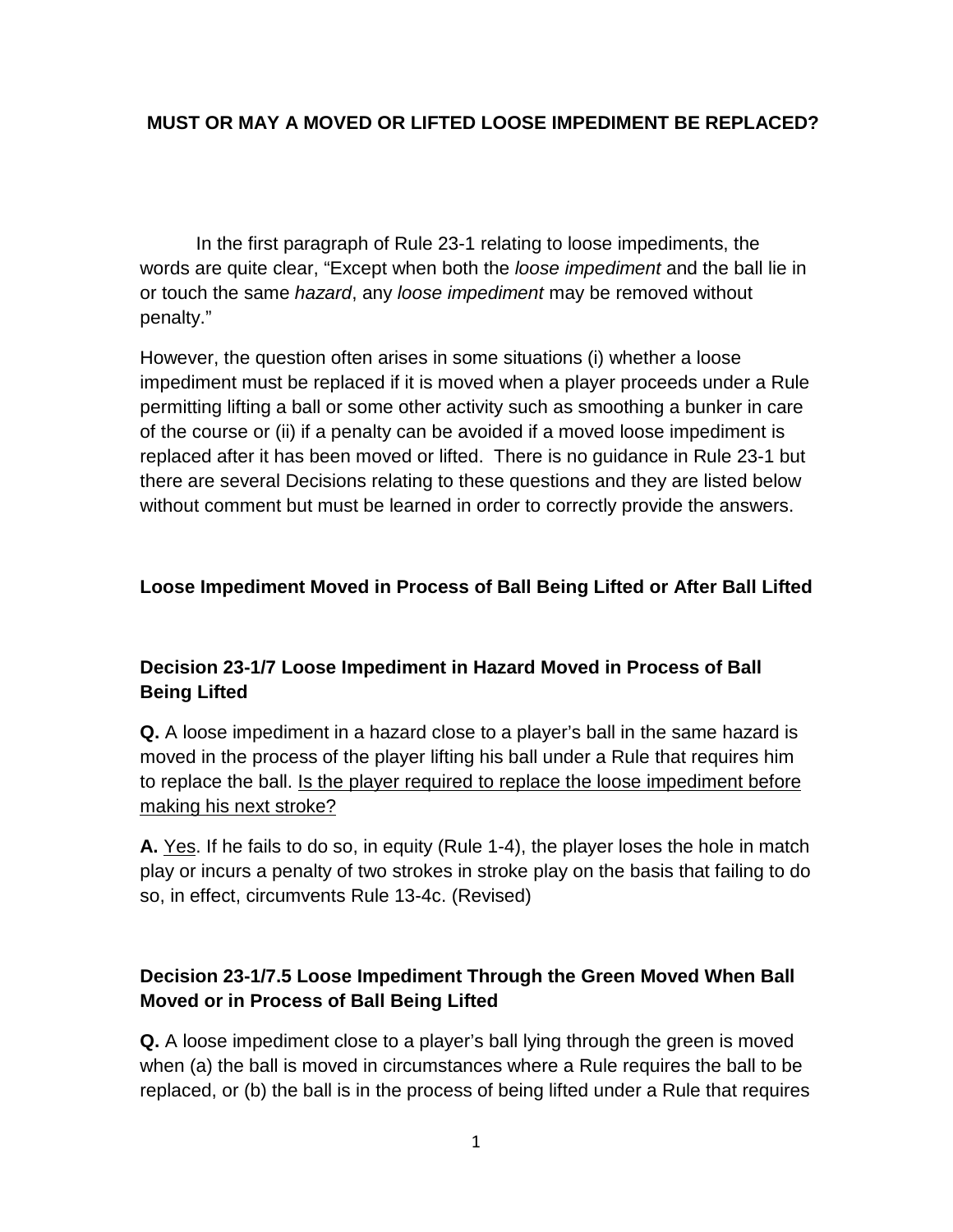the ball to be replaced. The loose impediment was in such a position that it is likely that the player's ball would have moved if the loose impediment had been removed first. Should the player be required to replace the loose impediment prior to making his next stroke?

**A.** No, in such circumstances, the player is not required to replace the loose impediment. (New)

# **Decision 23-1/8 Removal of Loose Impediments Likely to Cause Ball to Move; Loose Impediments Removed Before Ball Replaced**

**Q.** A player's ball lies through the green against a detached tree branch and on a bed of pine needles. It appears likely that the ball will move if the player removes either the tree branch or the pine needles.

The player then lifts the ball, or the ball is moved, under a Rule that requires it to be replaced. Before replacing the ball on the spot from which it was lifted or moved, the player removes the tree branch or the pine needles on which his ball lay. Is this permissible?

**A.** No. Under Rule 18-2, through the green a player incurs a penalty if he causes his ball to move as a result of removing a loose impediment. It would circumvent this Rule if, before a moved or lifted ball was replaced on the spot from which it was lifted or moved, it was permissible to remove loose impediments the removal of which otherwise would likely have caused the ball to move. Therefore, in equity (Rule 1-4), the player should be penalized one stroke.

In such circumstances, if a player wishes to remove the loose impediments, he should do so either before lifting the ball or after replacing the moved or lifted ball. If his ball then moves as a result of removing the loose impediments, the player incurs a penalty stroke under Rule 18-2 and must replace the ball.

This Decision does not apply where the player must proceed by dropping the ball under Rule 20-3c because it is impossible to determine the spot on which the ball is to be replaced; in that situation, Decision 23-1/6 applies and the player is permitted to remove any loose impediments from the area in which he is preparing to drop his ball as near as possible to where it lay. (Revised)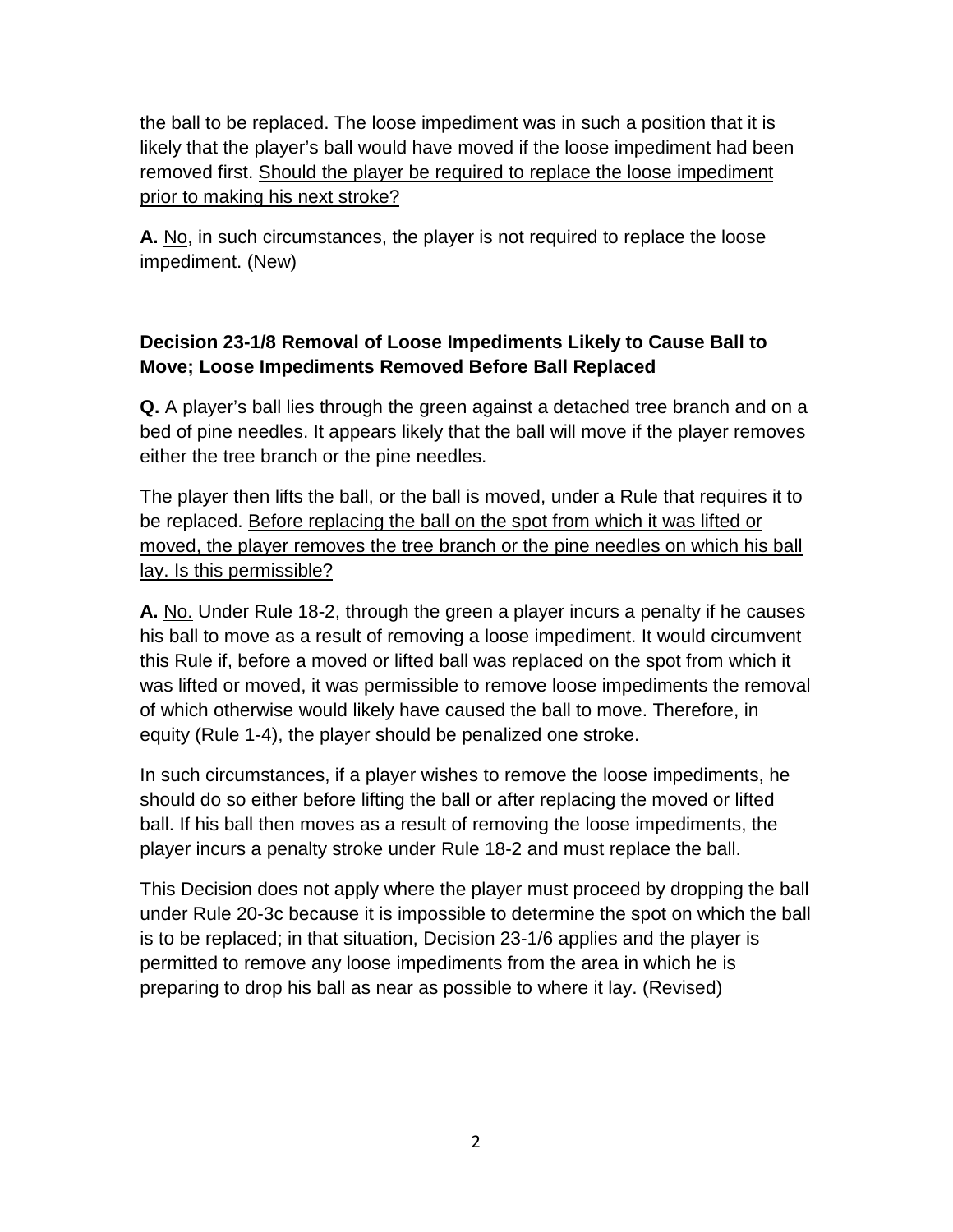## **Use or Removal of Obstruction Causes a Loose Impediment to Move**

# **Decision 1-4/5 Removal of Obstruction in Hazard Would Move Loose Impediment**

**Q.** In a hazard, a player's ball lies against a movable obstruction. A loose impediment lies on top of the obstruction in such a position that the player cannot remove the obstruction without also moving the loose impediment. The player is entitled to move the movable obstruction under Rule [24-1](http://www.usga.org/content/usga/home-page/rules/rules-and-decisions.html#%21rule-24,24-1) but is not entitled to move the loose impediment under Rule [23.](http://www.usga.org/content/usga/home-page/rules/rules-and-decisions.html#%21rule-23,23) What is the procedure?

**A.** The player may remove the obstruction as authorized by Rule [24-1.](http://www.usga.org/content/usga/home-page/rules/rules-and-decisions.html#%21rule-24,24-1) As the loose impediment will be moved in the process, in equity (Rule [1-4\)](http://www.usga.org/content/usga/home-page/rules/rules-and-decisions.html#%21rule-01,1-4), the player incurs no penalty and must place the loose impediment as near as possible to the spot where it originally lay. If the player fails to place the loose impediment as required, in equity (Rule [1-4\)](http://www.usga.org/content/usga/home-page/rules/rules-and-decisions.html#%21rule-01,1-4) and in view of the purpose of Rule [13-4,](http://www.usga.org/content/usga/home-page/rules/rules-and-decisions.html#%21rule-13,13-4) he would lose the hole in match play or incur a penalty of two strokes in stroke play.

# **Decision 13-4/9.5 Loose Impediment in Bunker Moved When Player Smoothes Sand in Bunker for Sole Purpose of Caring for Course**

**Q.** A player's ball lies in a bunker. The player picks up a rake that is lying ten yards behind his ball and, solely for the purpose of caring for the course, smoothes his footprints as he walks towards his ball. While raking his footprints, he also moves a loose impediment in the bunker. Is the player in breach of Rule [13-4c?](http://www.usga.org/content/usga/home-page/rules/rules-and-decisions.html#%21rule-13,13-4c)

**A.** When a player's ball lies in a bunker, Exception 2 to Rule [13-4](http://www.usga.org/content/usga/home-page/rules/rules-and-decisions.html#%21rule-13,13-4) allows a player to smooth sand in the bunker for the sole purpose of caring for the course provided nothing is done to breach Rule [13-2](http://www.usga.org/content/usga/home-page/rules/rules-and-decisions.html#%21rule-13,13-2) with respect to his next stroke. Therefore, there is no breach of Rule [13-4c](http://www.usga.org/content/usga/home-page/rules/rules-and-decisions.html#%21rule-13,13-4c) provided that (a) the movement of the loose impediment is incidental to the act permitted by the Rules (i.e., the raking of the footprints), and (b) the lie of the ball, area of intended stance or swing or line of play is not improved by moving the loose impediment. The player is not required to replace the loose impediment so moved.